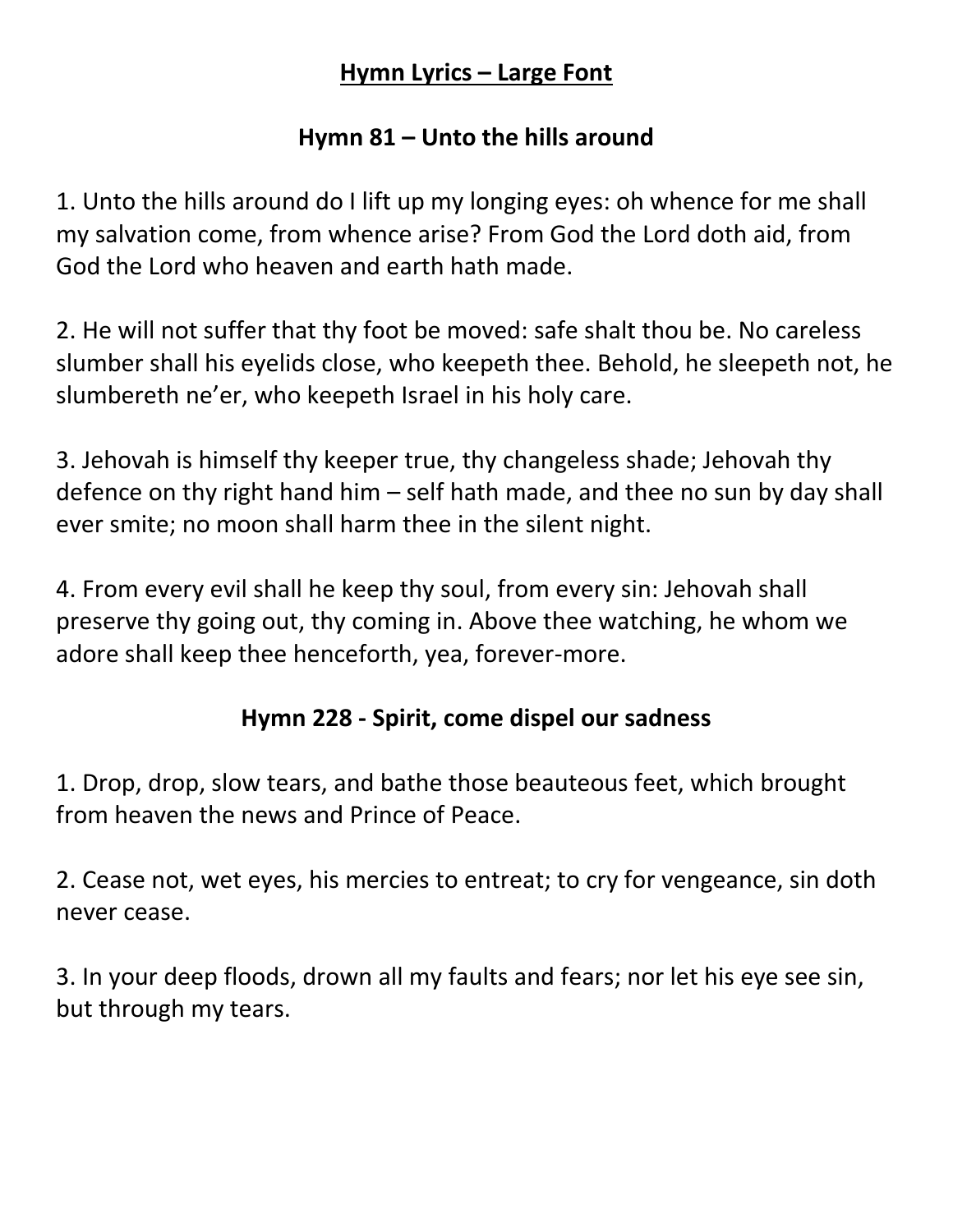### **Hymn 676 – Jesus, lover of my soul**

1. Jesus, lover of my soul, let me to thy bossom fly, while the nearer waters roll, while the tempest still is high: hide me, O my Saviour, hide, till the storm of life is past, safe into the haven guide; oh receive my soul at last.

2. Other refuge have I none; hangs my helpless soul on thee. Leave, ah! Leave me not alone; still support and comfort me. All my trust on thee is stayed; all my help from thee I bring; cover my defenceless head with the shadow of thy wing.

3. Thou, O Christ, art all I want; more than all in thee I find: raise the fallen, cheer the faint, heal the sick and lead the blind. Just and holy is thy name; I am all unrighteousness: false and full of sin I am; thou art full of truth and grace.

4. Plenteous grace with thee is found, grace to cover all my sin; let the healing streams abound; make and keep me pure within: thou of life the fountain art, freely let me take of thee; spring thou up with-in my heart, rise to all eternity.

# **Hymn 315 – A mighty fortress is our God**

1. A mighty fortress is our God, a refuge never failing, our helper sure amid the flood of mortal ills prevailing. For still our ancient for yet seeks to work us woe with craft and power great and armed with cruel hate, on earth has not an equal.

2. Did we in our own strength confide, our striving would be losing, were not a Saviour on our side, the One of God's own choosing. Who is this Saviour, who? Christ Jesus, living, true. Lord Sabbaoth by name, from age to age the same, already wins the battle.

3. And though this world, with evil filled, should threaten to undo us, we will not fear, for God has willed the truth to triumph through us: the powers of